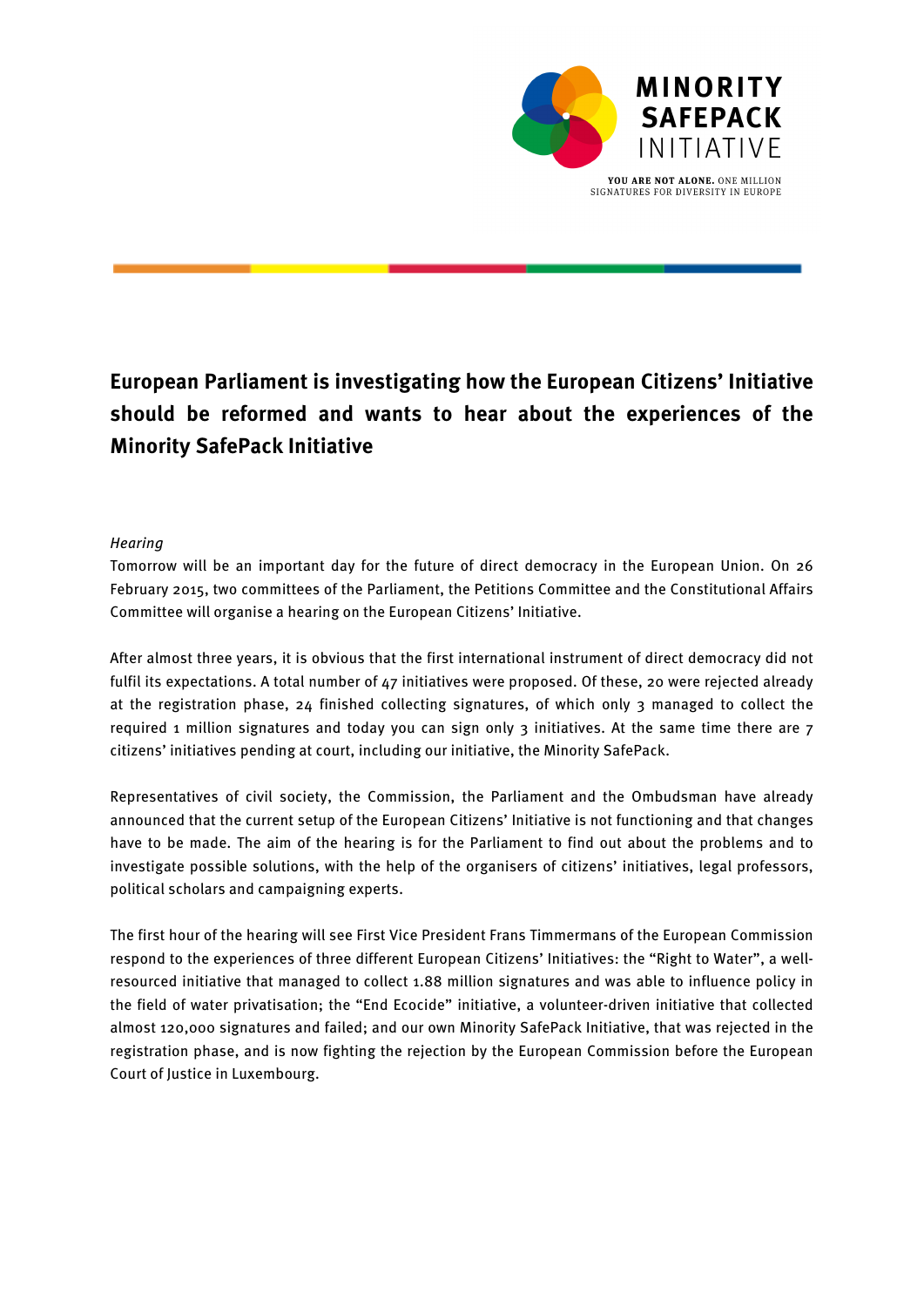#### The Minority SafePack Initiative

The Minority SafePack Initiative is based on an initiative of the members of the Federal Union of European Nationalities (FUEN). The project was born out of solidarity between the many different minorities and language communities in Europe. With strong support from communities all over Europe, the minorities wanted to collect more than one million signatures for a package of different legal acts (laws) for the promotion and protection of the European minorities and for the regional and minority languages. This package was drawn up by a team of legal experts.

The Minority SafePack was officially launched at the FUEN Congress of 2013 in Brixen, South Tyrol, Italy. A little later, in July 2013, the citizens' committee consisting of seven high-profile regional and community leaders, submitted the proposal to the European Commission. FUEN was very surprised, when in September 2013 the European Commission rejected the initiative; according to the European Commission the proposed initiative fell "manifestly outside the framework of the Commission's powers".

Soon after, the organisers decided that they had no other option than to challenge the decision of the European Commission. First of all, the reasoning by the Commission is incomprehensible: the Commission denied the initiative, although it wrote that some of the acts requested in the Annex to the Minority SafePack Initiative might be acceptable. The Commission failed to mention in its rejection decision, what acts it considered impossible. On the other hand, it wrote that the Regulation on the citizens' initiative does not provide for the registration of part or parts of a proposed initiative.

#### Legal proceedings

For the Minority SafePack Initiative the reasoning was insufficient. From the text it is not clear which of these measures are not possible, why these are unacceptable, and why it (eventually) would be impossible to register part of an initiative, as the initiators had asked the Commission to do, in case the Commission would deem one or more sub-proposals legally inacceptable. The Regulation is silent about registering parts of an initiative: it does not state that it is impossible. The second argument was that in the opinion of FUEN all the proposals are valid and therefore the complete Minority SafePack should have been registered and allowed to start collecting signatures.

In the course of the legal proceedings the Commission and the Minority SafePack have exchanged arguments about the proposed citizens' initiative. The first bone of contention is the comprehensibility of the rejection decision: for the Commission it is enough that they give a reason. It obviously does not matter for the Commission that the citizens will not be able to understand this reasoning and that therefore they are not able to resubmit a better version. FUEN is of the opinion that the rejection of a citizens' initiative should be understandable for citizens, and not require top class experts of EU law. This also follows from Recital 2 of the Regulation, which calls for clear, simple, user-friendly procedures and conditions so as to encourage participation by citizens and to make the Union more accessible.

The Commission also argues that only the 500 characters (the "corpus" as they call it) that can be entered at the description of the objectives determine the content of the initiative. The Annex (for us: the 14 pages with detailed proposals) can only have an indicative and informative character, writes the Commission. In the opinion of FUEN, nothing in the Regulation suggests that the Annex does not form an